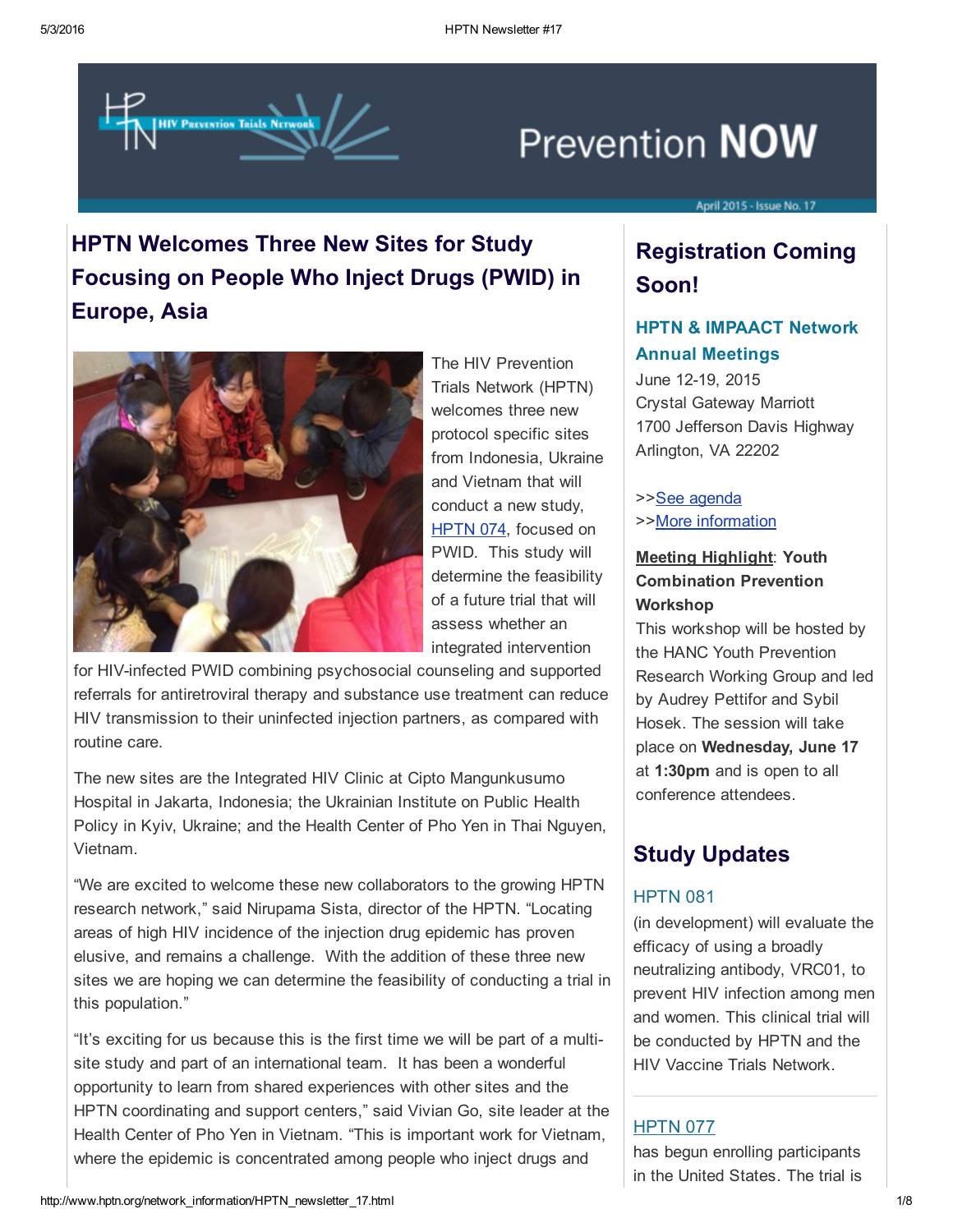other key populations. The study will provide insights as to whether facilitated access to ART treatment among HIV-infected PWID can reduce HIV transmission to their injecting partners. In Vietnam, where a large proportion of HIV-infected PWID have delayed access to care, this question is of critical importance."

Injection drug use is a major risk behavior for HIV transmission, underlying HIV epidemics in Eastern Europe and many parts of Asia. Sites in Indonesia, Ukraine and Vietnam were selected for the HPTN 074 study, in part, because these countries have HIV prevalence rates above 30% for PWID.

The key question for HPTN 074 researchers is whether and how the integrated intervention could impact HIV incidence among the uninfected partners of HIV-positive PWID. Two previous HPTN PWID trials, HPTN 037 and HPTN 058, were unable to address the impact of interventions on HIV incidence due to low incidence in both the intervention and control arms.

Across the three sites, HPTN 074 will enroll study participants in pairs: HIV-positive PWID and from one to five of their uninfected injection partners. Participants will be randomized to receive the integrated intervention or the standard of care. For those in the intervention arm of the study, participants will receive a combination of treatments and services including counseling, referral for antiretroviral therapy (ART) at any CD4 count and for substance use treatment, and social support.

"We know that PWID who are provided with risk reduction counseling and access to medication-assisted substance use treatment in HIV prevention trials have experienced very low HIV incidence," said Bill Miller, protocol chair of HPTN 074. "In these three distinct global settings where the HIV epidemic is largely driven by injection drug use, it will be critical to identify the key elements of the integrated strategies that will be feasible, effective, and scalable at the programmatic level. We hope this will inform future trials."

The intervention is intended to improve participant engagement and retention in treatment for HIV and substance abuse, while helping to reduce the chances of passing the virus on to their injection partners. The counseling component of the intervention will be one more way to encourage participants to enter and stay in care and help them navigate the health care system. The study team will also assess uptake, retention and possible barriers of the integrated intervention, as compared with standard of care.

The study was designed to be "real-world" focused and flexible to meet the needs of individual PWID. ART and substance use treatment will be provided at existing health care facilities – and will not be provided or directed by the study. The study will enroll participants with higher transmission potential, putting greater emphasis on HIV-positive PWID who are less familiar with ART. At recruitment, PWID will likely be at

evaluating the safety and acceptability of the long-acting injectable cabotegravir (GSK1265744 LA) among HIVuninfected men and women in the US, Brazil, South Africa and Malawi.

## [HPTN](https://t.e2ma.net/click/o1deh/49ulmo/soy8de) 076

has begun enrolling participants to test the long-acting injectable formulation of rilpivirine (TMC278 LA). This study is taking place in the US, Zimbabwe and South Africa.

## **[HPTN](https://t.e2ma.net/click/o1deh/49ulmo/8gz8de) 075**

has completed training at study sites this month in Johannesburg and Cape Town, South Africa. Training continues at other study sites in Kisumu, Kenya and Blantyre, Malawi. The study, which will launch soon, will assess the feasibility of recruiting and retaining MSM for HIV prevention studies in sub-Saharan Africa.

## [HPTN](https://t.e2ma.net/click/o1deh/49ulmo/o9z8de) 071

has completed participant enrollment in both South Africa and Zambia. This spring, the team is conducting additional training in preparation for year two of the trial. During year two, the research team will introduce another component of the study – case control studies -- and will continue, initiate or plan for substudies related to stigma, phylogenetics, adolescents, and prevention of mother-to-child transmission (PMTCT) of HIV.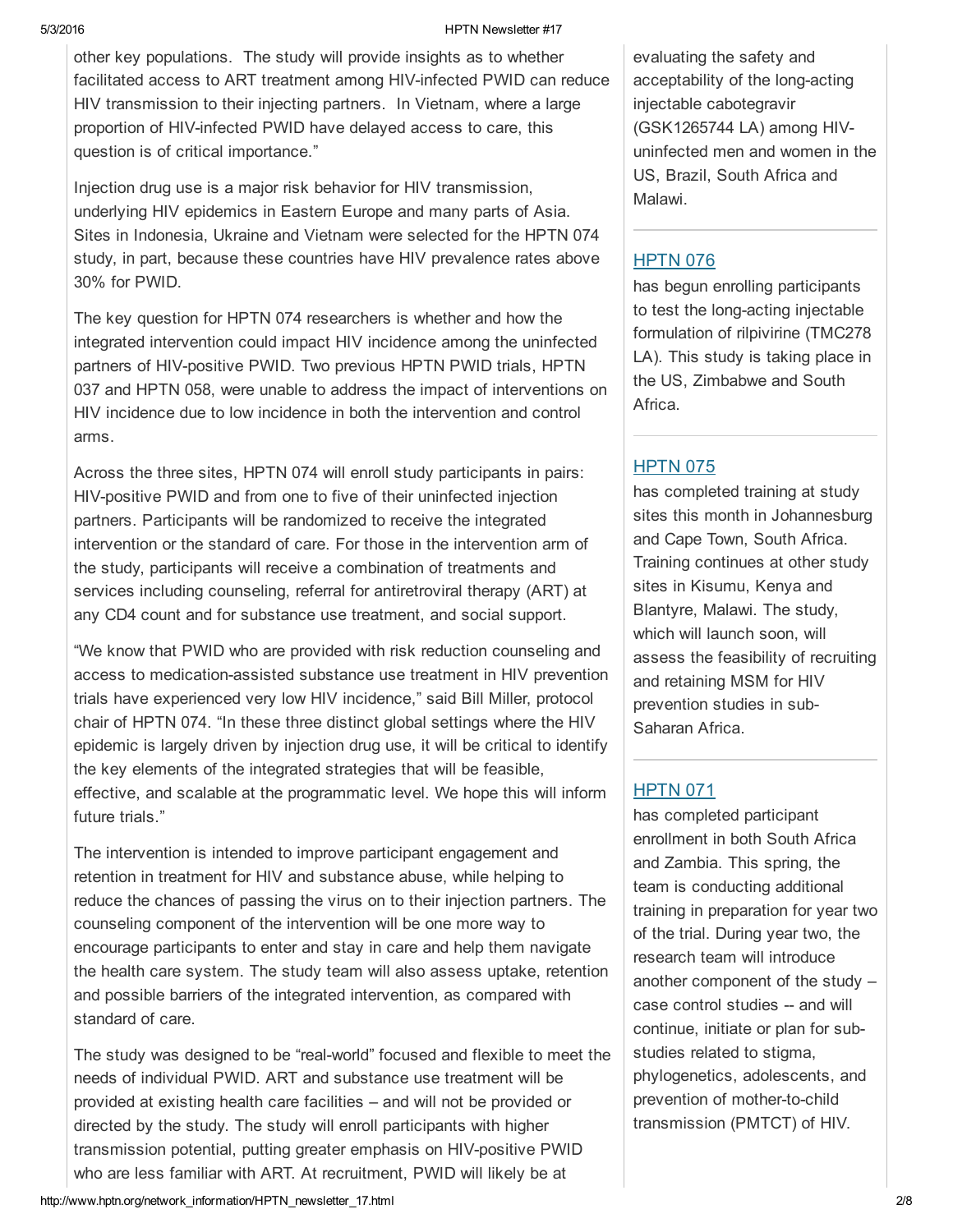different stages of readiness to engage in care, so the intervention will be tailored to an individual's personal needs.

HPTN 074 is funded by the National Institute on Drug Abuse (NIDA) and the National Institute of Allergy and Infectious Diseases (NIAID). For more information about HPTN 074, visit the HPTN [website.](https://t.e2ma.net/click/o1deh/49ulmo/4pf8de)

## HPTN Research Presented at CROI 2015



[HPTN](https://t.e2ma.net/click/o1deh/49ulmo/kig8de) presented findings from three of its studies, HPTN 061, HPTN 065 and [HPTN](https://t.e2ma.net/click/o1deh/49ulmo/g3h8de) 067 at the 2015 Conference on [Retroviruses](https://t.e2ma.net/click/o1deh/49ulmo/0ah8de) and [Opportunistic](https://t.e2ma.net/click/o1deh/49ulmo/wvi8de) Infections (CROI) in Seattle, Washington this week.

HPTN Principal Investigator Dr. Wafaa El-Sadr presented new HPTN 065 results [\(watch](https://t.e2ma.net/click/o1deh/49ulmo/coj8de) video) showing that financial incentives had no overall effect on viral suppression, but may influence control of HIV in some clinical settings. Read more about these results, as well as findings from other components of the study, including expanded HIV testing and a provider survey:

## **HPTN 065 [Overall](https://t.e2ma.net/click/o1deh/49ulmo/sgk8de) Study Fact Sheet** HPTN 065 Financial [Incentives](https://t.e2ma.net/click/o1deh/49ulmo/88k8de) Results Fact Sheet (Also see press release)

HPTN 065 [Expanded](https://t.e2ma.net/click/o1deh/49ulmo/4tm8de) HIV Testing Results Fact Sheet **HPTN 065 [Provider](https://t.e2ma.net/click/o1deh/49ulmo/kmn8de) Survey Fact Sheet** 

Preliminary results from HPTN 067 were also presented at CROI. The study team found that daily oral dosing of tenofovir disiproxil fumarate/emtricitabine (Truvada) appeared to foster better adherence, better coverage of potential sexual exposure, and more sustained use for pre-exposure prophylaxis (PrEP) by South African women study participants. The results are exciting and encouraging because contrary to other studies such as VOICE and FemPrEP, women in the daily arm of HPTN 067, had much higher adherence to Truvada. In this study, women knew that they were getting the FDA-approved Truvada in all arms. Read more about the South Africa results specifically below. The study was also conducted in New York and Bangkok, and those data will be available this summer.

## Featured Videos



## **El-Sadr Delivers AVAC Webinar** on HPTN 065 Results

On March 11, Dr. Wafaa El-Sadr presented **[HPTN](https://t.e2ma.net/click/o1deh/49ulmo/4108de) 065** study results on the feasibility of using financial incentives for linkage to care and viral suppression. An engaging discussion followed the presentation, with AVAC stakeholders connected from the US and [internationally.](https://t.e2ma.net/click/o1deh/49ulmo/ku18de) Watch webinar or view slides.

#### HPTN Investigator Webinars

HPTN recently hosted two Principal Investigator webinars. In March, Drs. Connie Celum and **Sinead Delany-Moretlwe** presented information on the efficacy and effectiveness of PrEP in recent clinical trials, and what's ahead for the PrEP agenda. In January, Drs. Ken Mayer, Steffanie Strathdee and Steve Shoptaw delivered a presentation on interventions for MSMS who use stimulant drugs. To watch these and other webinars, visit the **HPTN** [website](https://t.e2ma.net/click/o1deh/49ulmo/0m28de).

## Hot Off the Press

Chen I, Connor MB, Clarke W, Marzinke MA, Cummings V, Breaud A, Fogel JM, Laeyendecker O, Fields SD, Donnell D, Griffith S, Scott HM,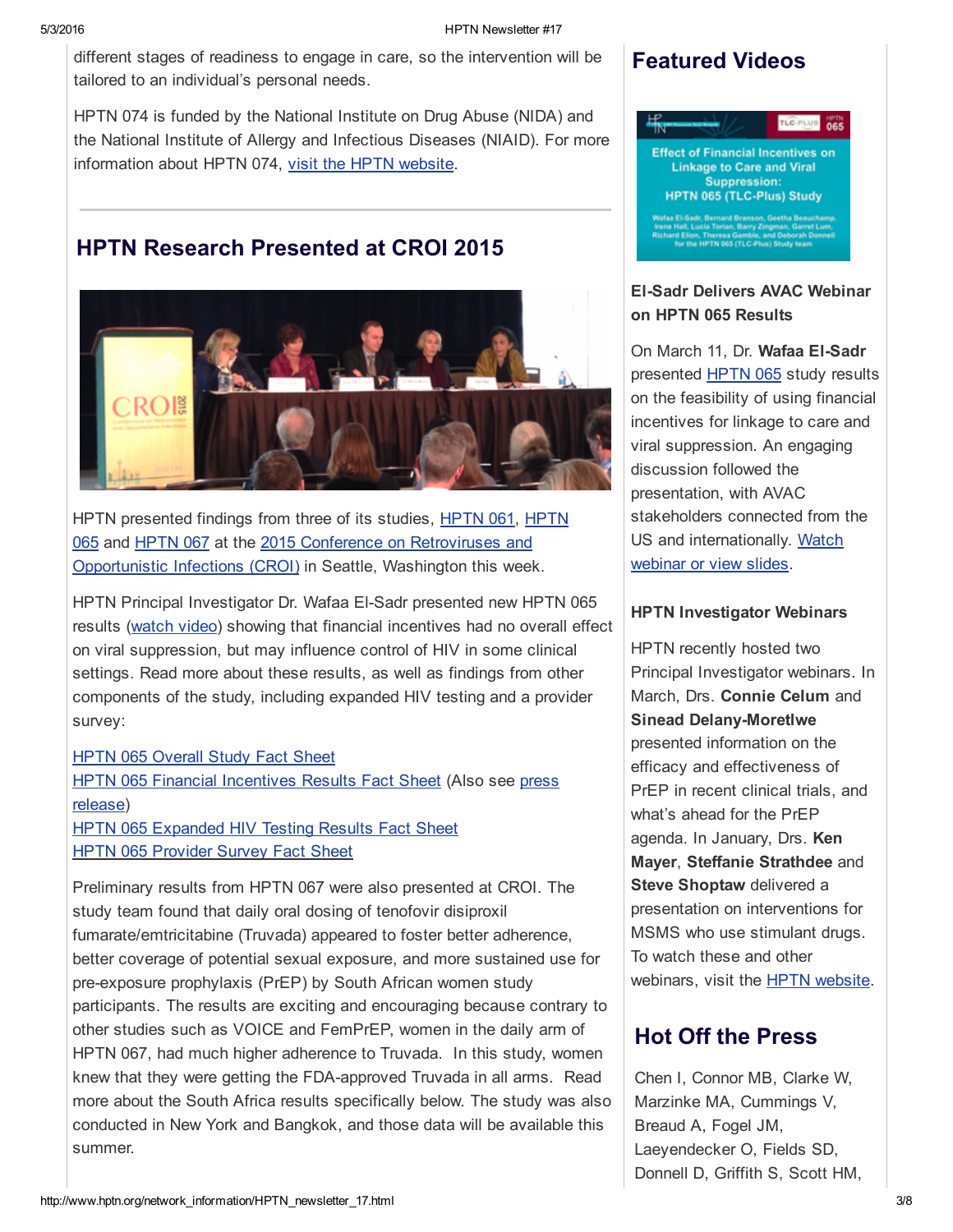## **HPTN 067 Cape Town [Results](https://t.e2ma.net/click/o1deh/49ulmo/0eo8de) Fact Sheet** HPTN [announcement](https://t.e2ma.net/click/o1deh/49ulmo/g7o8de) on Cape Town data

PrEP was a topic of great discussion at CROI as several highly-anticipated studies presented results. The PROUD and Ipergay studies both reported that use of Truvadaas PrEP among high-risk men who have sex with men (MSM) was highly effective. Meanwhile, the FACTS 001 study team presented disappointing data that demonstrated that the vaginal gel containing tenofovir (1%) was not effective in reducing women's risk of HIV infection. In an effort to identify other options for PrEP, the HIV Prevention Trials Network (HPTN) has a robust portfolio of studies evaluating different regimens, agents and formulations for PrEP in men and women. Read more in "PrEP News from CROI: Findings and [Implications](https://t.e2ma.net/click/o1deh/49ulmo/wzp8de)."

The HPTN 061 study was also on display at CROI. Iris Chen gave an oral presentation [\(watch](https://t.e2ma.net/click/o1deh/49ulmo/csq8de) video) on antiretroviral screening and drug resistance. The HPTN 061 research team also presented data on the interactive, webbased tool developed to assess HIV risk among Black men who have sex with men. Learn more about [HPTN](https://t.e2ma.net/click/o1deh/49ulmo/skr8de) 061.

The CROI conference brought together more than 4,000 international HIV/AIDS research leaders to present their work and translate clinical findings into tangible progress against the HIV pandemic. Electronic posters are available on the CROI [website](https://t.e2ma.net/click/o1deh/49ulmo/8cs8de).

## HPTN 071 (PopART) Held Annual Workshop in Lusaka



In February, the [HPTN](https://t.e2ma.net/click/o1deh/49ulmo/o5s8de) 071 study team met in Lusaka, Zambia for a threeday Annual Workshop. It was a time to reflect on lessons learned from the first year of study operations and to look ahead to the future with plans for year two. Several hundred people came together for the event, from study leadership and operations staff, to site and field staff, implementing partners, scientific working groups and community health workers.

As the study team looks to year two of the study, they have plans to introduce other components, including case control studies, and to continue, initiate or plan for sub-studies related to stigma, phylogenetics, adolescents, and prevention of mother-to-child transmission (PMTCT) of

Shoptaw S, Rio CD, Magnus M, Mannheimer S, Wheeler DP, Mayer KH, Koblin BA, Eshleman SH. 2015. [Antiretroviral](https://t.e2ma.net/click/o1deh/49ulmo/gf38de) drug use and HIV drug resistance among HIV-infected Black men who have sex with men: HIV Prevention Trials Network 061. JAIDS Journal of Acquired Immune Deficiency Syndromes. Epub ahead of print.

Closson EF, Mimiaga MJ, Sherman SG, Tangmunkongvorakul A, Friedman RK, et al. 2015. Intimacy versus Isolation: A Qualitative Study of Sexual Practices among Sexually Active **HIV-Infected Patients in HIV** Care in Brazil, Thailand, and Zambia. *PLoS ONE*. 10(3): e0120957. doi:10.1371/journal.pone.0120957

Hall G, Li K, Wilton L, Wheeler D, Fogel J, Wang L, Koblin B. 2015. A Comparison of Referred Sexual Partners to Their Community Recruited [Counterparts](https://t.e2ma.net/click/o1deh/49ulmo/c048de) in The BROTHERS Project (HPTN 061). *AIDS and Behavior*. doi: 10.1007/s10461-015-1005-2

Hayes R, Fidler S, Cori A, Fraser C, Floyd S, Ayles H, Beyers N, ElSadr W, HPTN 071 (PopART) Study Team. 2015. HIV Treatment-As-Prevention Research: Taking the Right Road at the Crossroads. *PLoS One*. 12(3): e1001800. doi: 10.1371/journal.pmed.1001800

Irvin R, Vallabhaneni S, Scott H, Williams JK, Wilton L, Li X,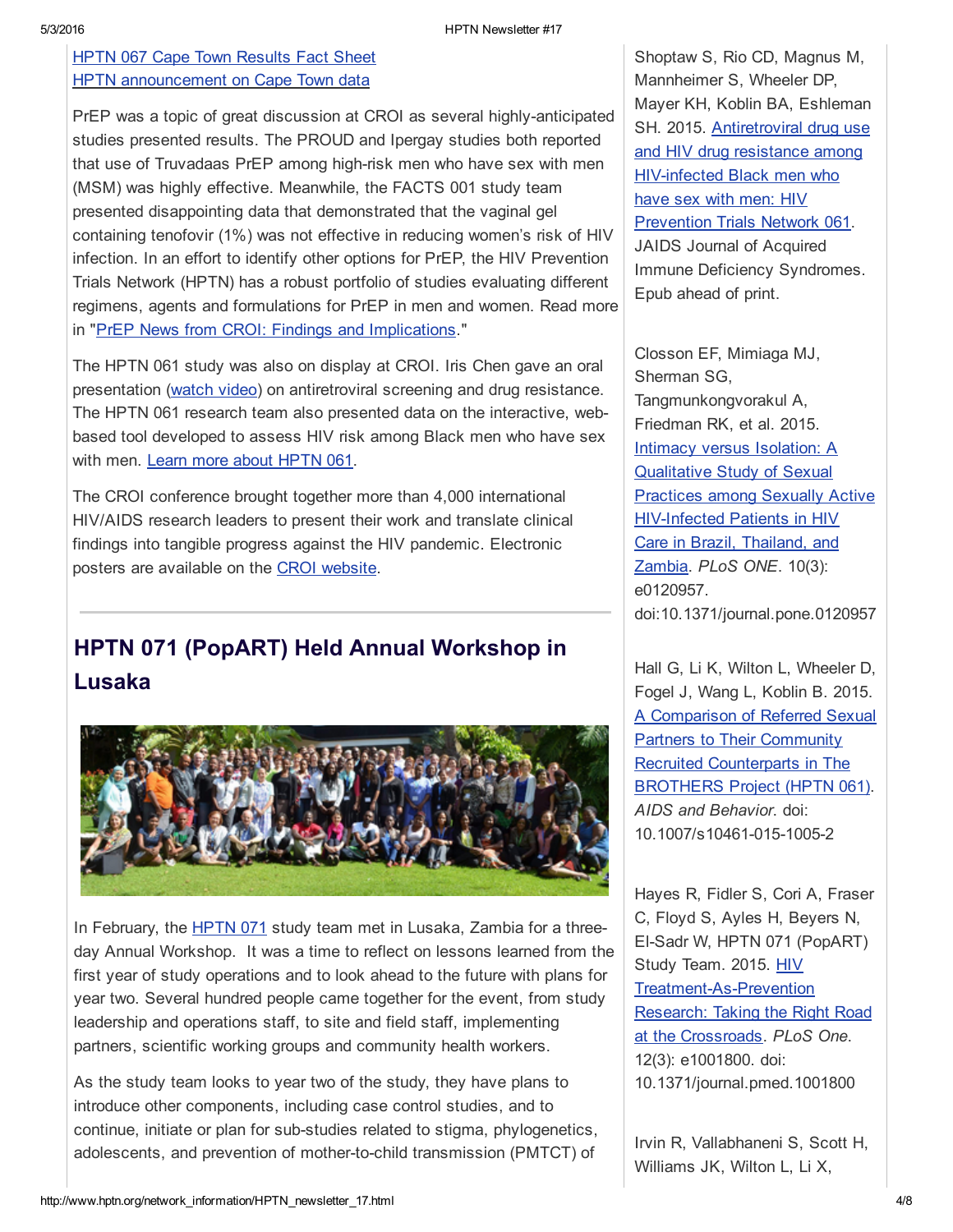HIV.

## SPOTLIGHT ON THE COMMUNITY

## Bridging the Gap: Community Training on Study Protocols



During the HPTN 071 Annual Workshop in February, HPTN **Community** Engagement Program staff conducted a protocol review skillsbuilding training entitled, *How to Review a Protocol and Provide Feedback*, for Community Advisory Board representatives

from each of the twelve Zambian communities participating in the HPTN 071 study.

The training, which has now been conducted in India, Malawi, South Africa, the US and Zambia since its development in 2007, is designed to equip community representatives with the necessary skills and knowledge to provide constructive and productive feedback on study protocol documents.

"It was wonderful to watch the CAB members critically think through the sections of the protocol from the perspective of how the study will impact study participants and the broader community. As they combed through the training protocol they began to recognize why it is so essential for community representatives to respond to requests for community feedback as protocols are being developed," said Rhonda White, Senior Community Program Manager at HPTN.

Community feedback throughout the life cycle of a clinical trial is critical, particularly during the protocol development stage. As protocols are being developed in the HPTN, we seek community feedback to ensure that the trials have scientific merit; are responsive to public health concerns; address local concerns; are culturally-relevant and culturally-sensitive; and provide maximal benefit and minimal risk to the community and trial participants. The protocol review training enables bi-directional dialogue between the community and study team, and helps to ensure productive feedback and timely implementation of trials.

Buchbinder S, on behalf of HPTN 061. Examining Levels of Risk Behaviors among Black Men Who Have Sex with Men (MSM) and the [Association](https://t.e2ma.net/click/o1deh/49ulmo/8k68de) with HIV Acquisition. *PLoS One*. 10(2):e0118281. doi: 10.1371/journal.pone.0118281

Roman Isler M, Golin C, Wang J, Hughes J, Justman J, Haley D, Kuo I, Adimora A, Chege W, Hodder S; HIV Prevention Trials Network (HPTN064) Women's HIV SeroIncidence Study (ISIS). 2015. Venues for Meeting Sex Partners and Partner HIV Risk [Characteristics:](https://t.e2ma.net/click/o1deh/49ulmo/od78de) HIV Prevention Trials Network (HPTN064) Women's HIV Seroincidence Study (ISIS). *AIDS and Behavior*. Epub ahead of print.

Metzger DS, Donnell D, Celentano DD, Jackson JB, Shao Y, Aramrattana A, Wei L, Fu L, Ma J, Lucas GM, Chawarski M, Ruan Y, Richardson P, Shin K, Chen RY, Sugarman J, Dye BJ, Rose SM, Beauchamp G, Burns DN; HPTN 058 Protocol Team. 2015. Expanding Substance Use Treatment Options for HIV Prevention With [Buprenorphine-](https://t.e2ma.net/click/o1deh/49ulmo/4578de)Naloxone: HIV Prevention Trials Network 058. *JAIDS Journal of Acquired Immune Deficiency Syndromes.* 68(5): 554-61

Safren SA; Mayer KH; Ou S; McCauley M; Grinsztejn B; Hosseinipour MC; Kumarasamy N; Gamble T; Hoffman I; Celentano D; Chen YQ; Cohen MS; for the HPTN 052 Study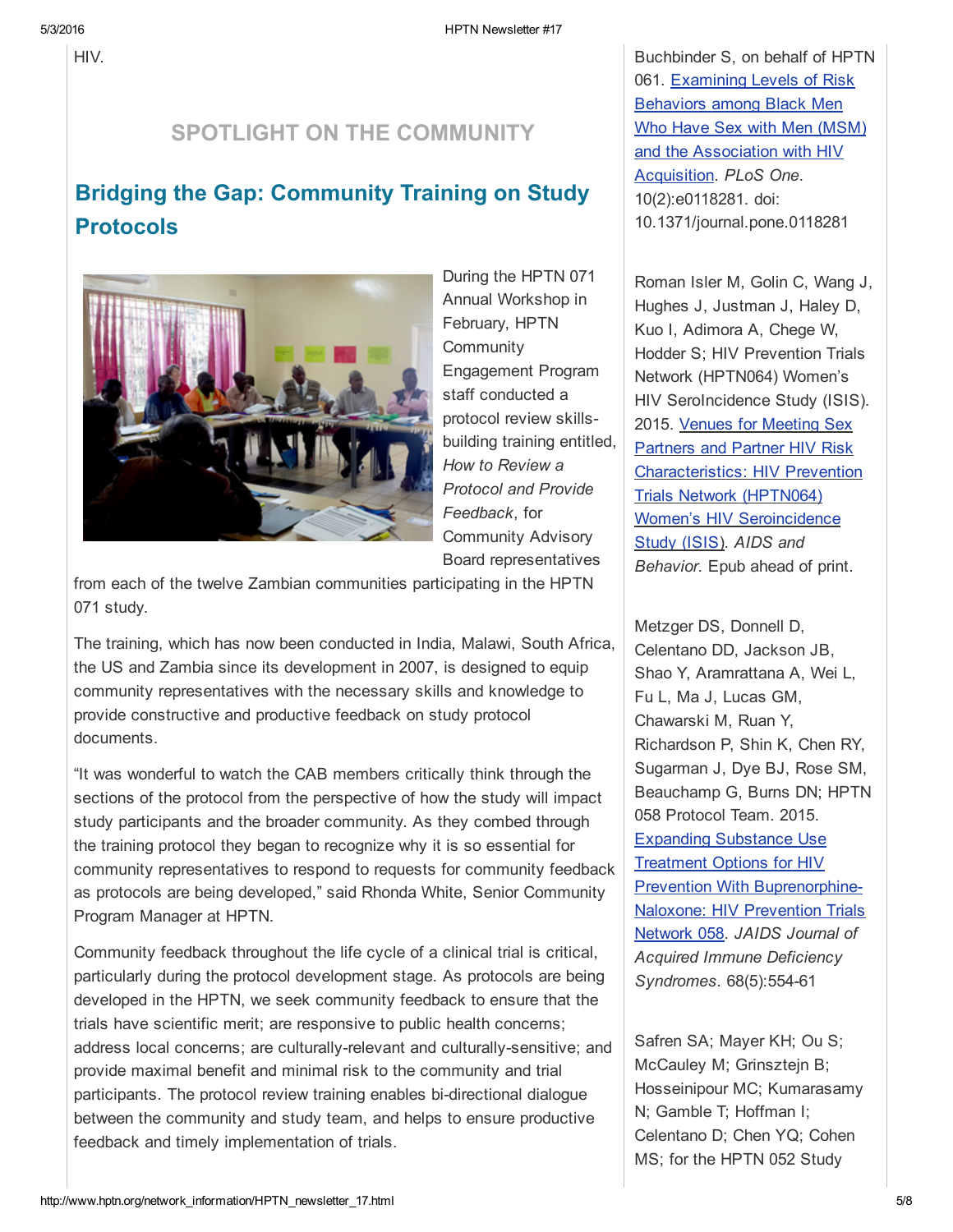## Empowering the Front Line



Nearly 700 community HIV care providers, or CHiPs, are key players in the implementation and success of HPTN 071 (PopART) in the field. The study in South Africa and Zambia is assessing whether HIV can be prevented at the community level, rather than solely at the

patient-clinic level, and field activities are expected to continue through 2017. To deliver the services of the PopART Intervention package, the CHiPs were trained on homebased HIV counselling and testing, providing health education, screening for TB and sexually transmitted diseases, providing and following up on referrals to the health center, the HPTN 071 protocol, and Good Clinical Practice for field staff.

One of those CHiPs who was hired and trained at the Desmond Tutu TB Centre in South Africa is Gaynore Leteshia Antas Pieterson (on right in picture above). As a CHiP, she demonstrated dedication to her work and to the community, leading to her promotion to Field Supervisor. She now manages a team of 14 CHiPs in the community.

"When I was a CHiP, the Desmond Tutu TB Centre encouraged us to always do our best so that we can develop our skills because there are always opportunities to grow," said Pieterson, "so I was motivated in such a way that I worked hard as a CHiP and moved up in position to become a Field Supervisor later down the road."

In her daily work, Pieterson ensures that field teams have the support needed to deliver the PopART Intervention package in the community. She conducts home evaluations of the CHiPs' performances and provides feedback for improvement. Pieterson believes CHiPs are making an impact in the community.

"CHiPs are really helping the community in so many ways," said Pieterson. "They are bringing the clinic to the community and to the houses. They are taking away stigma by delivering the PopART Intervention package to everyone. They support community members who are HIV-positive and even those who test negative. Sometimes just by listening to a client it really makes a change, so they are of great help to the community."

Field staff are from the communities where they work, so they understand the challenges their clients face. Being a CHiP can be rewarding, but it's also a challenging job. Field staff have had to walk kilometers each day,

Team. 2015. Adherence to Early Antiretroviral Therapy: Results from HPTN 052, A Phase III, Multinational Randomized Trial of **ART to Prevent HIV-1 Sexual** Transmission in [Serodiscordant](https://t.e2ma.net/click/o1deh/49ulmo/ky88de) Couples. *JAIDS Journal of Acquired Immune Deficiency Syndromes*. doi: 10.1097/QAI.0000000000000593.

Sugarman J, Stalter R, Bokoch K, Liu T, Donnell D. 2015. Positive Social Impacts Related to [Participation](https://t.e2ma.net/click/o1deh/49ulmo/0q98de) in an HIV Prevention Trial Involving People Who Inject Drugs. *IRB: Ethics & Human Research.* 37(1):17-19.

## Upcoming **Conferences**

#### [ICHA](https://t.e2ma.net/click/o1deh/49ulmo/gja9de):

May 25-26 London, United Kingdom

#### [ICPIC:](https://t.e2ma.net/click/o1deh/49ulmo/wbb9de)

June 16-19 Geneva, Switzerland

[Adherence](https://t.e2ma.net/click/o1deh/49ulmo/c4b9de) 2015: June 28-30 Miami, FL

**[IAS](https://t.e2ma.net/click/o1deh/49ulmo/swc9de)** July 19-22 Vancouver, Canada Late-breaker deadline: 5/20

#### [USCA](https://t.e2ma.net/click/o1deh/49ulmo/8od9de)

Sept. 10-13 Washington, DC

#### [ISSTDR](https://t.e2ma.net/click/o1deh/49ulmo/ohe9de)

Sept. 13-16 Brisbane, Australia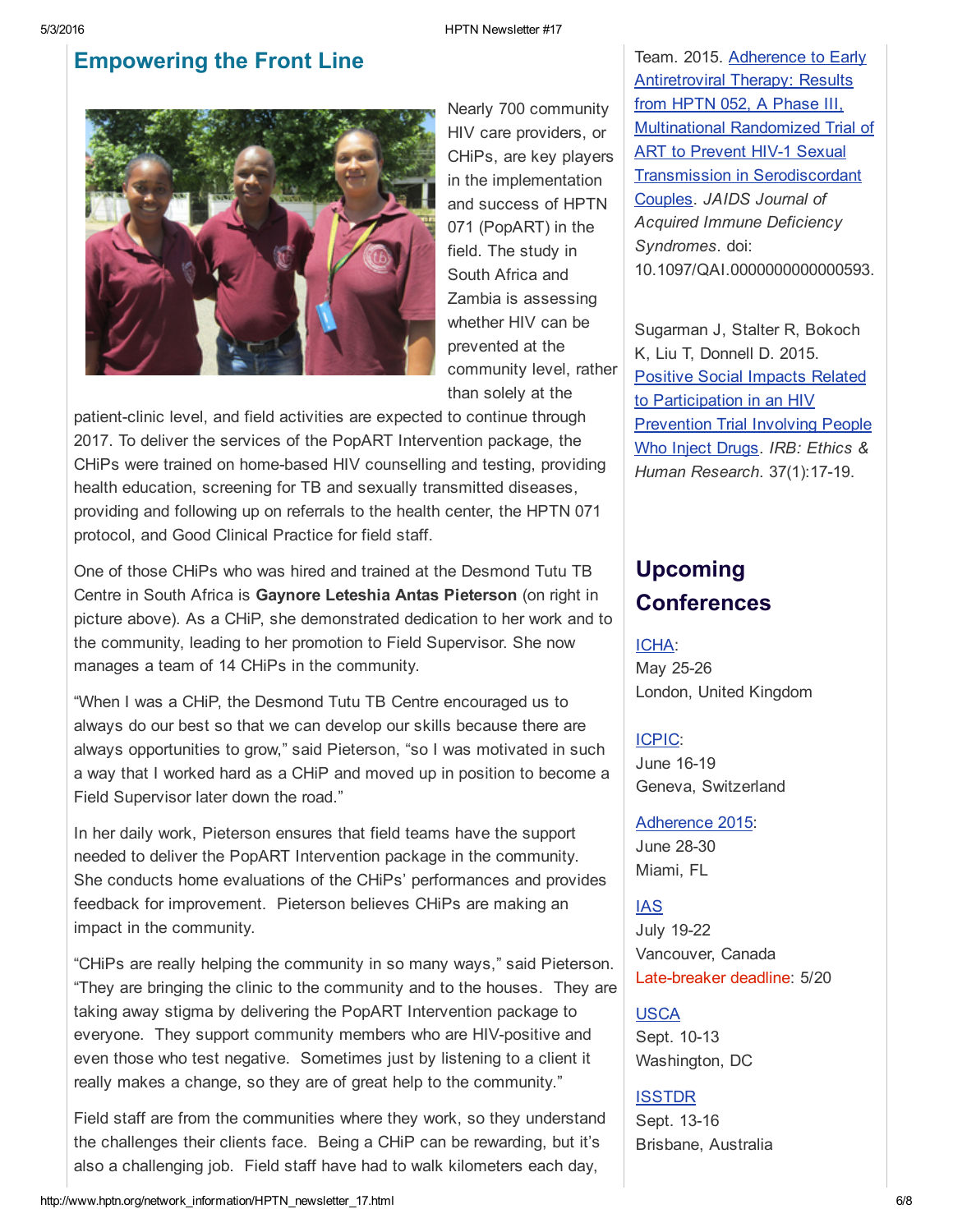sometimes in baking heat, sometimes in cold, wet weather. They have to adjust their hours to work evenings and weekends in order to reach more families at home. Pieterson maintains a positive attitude about the challenges she's faced. "I have gone through difficult times but I always remember what my colleague said to me: 'If you plant your seeds, water your plants, take care of your environment, tend to your plant daily, you will reap good fruit' and that reminds me to continue to work hard," she said.

Pieterson continues to manage a large group of CHiPs who are spread across one of the participating communities, which is a big responsibility, and says she feels very proud to be in such a critical role: "The Desmond Tutu TB Centre gave me an opportunity to empower myself."

## HPTN Leaders Receive Awards



Ward Cates is the recipient of the 2015 Allan Rosenfield Award for Lifetime Contributions to International Family Planning. Cates is Distinguished Scientist and President Emeritus at FHI 360 and an Executive Committee member of HPTN and has served as President of Family Health International (1994-2012). He has also worked at the U.S. Centers for Disease Control. [Read](https://t.e2ma.net/click/o1deh/49ulmo/4xt8de) more.



Myron Cohen was honored with the Faculty Service Award by the UNC-Chapel Hill General Alumni Association for groundbreaking HIV/AIDS research related to HPTN 052 revealing treatment strategies for limited transmission of the deadly virus. Over the decades of Cohen's research, UNC's infectiousdisease group has achieved a top-10 ranking among AIDS programs. [Read](https://t.e2ma.net/click/o1deh/49ulmo/kqu8de) more.



Sten Vermund was presented the Martin Luther King, Jr. Award at Vanderbilt University for his achievements to improve public health in the U.S. and the world. Vermund's achievements demonstrate his commitment to marginalized populations globally. He is known for seeking to understand and listen to underserved populations and meet the gaping needs of the disenfranchised. [Read](https://t.e2ma.net/click/o1deh/49ulmo/0iv8de) more.

Send story ideas and announcements to news@hptn.org for consideration

15th European AIDS [Conference:](https://t.e2ma.net/click/o1deh/49ulmo/49e9de) Oct. 21-24 Barcelona, Spain

[APHA](https://t.e2ma.net/click/o1deh/49ulmo/k2f9de): Oct.31-Nov. 4 Chicago, IL

#### [ICASA:](https://t.e2ma.net/click/o1deh/49ulmo/0ug9de)

Nov. 8-13 Hammamet, Tunisia

[International](https://t.e2ma.net/click/o1deh/49ulmo/gnh9de) Conference on HIV/AIDS, STDs & STIs: Nov. 30-Dec. 2 Atlanta, GA

National HIV Prevention **[Conference](https://t.e2ma.net/click/o1deh/49ulmo/wfi9de)** Dec. 6-9 Atlanta, Georgia

#### Follow us on social media